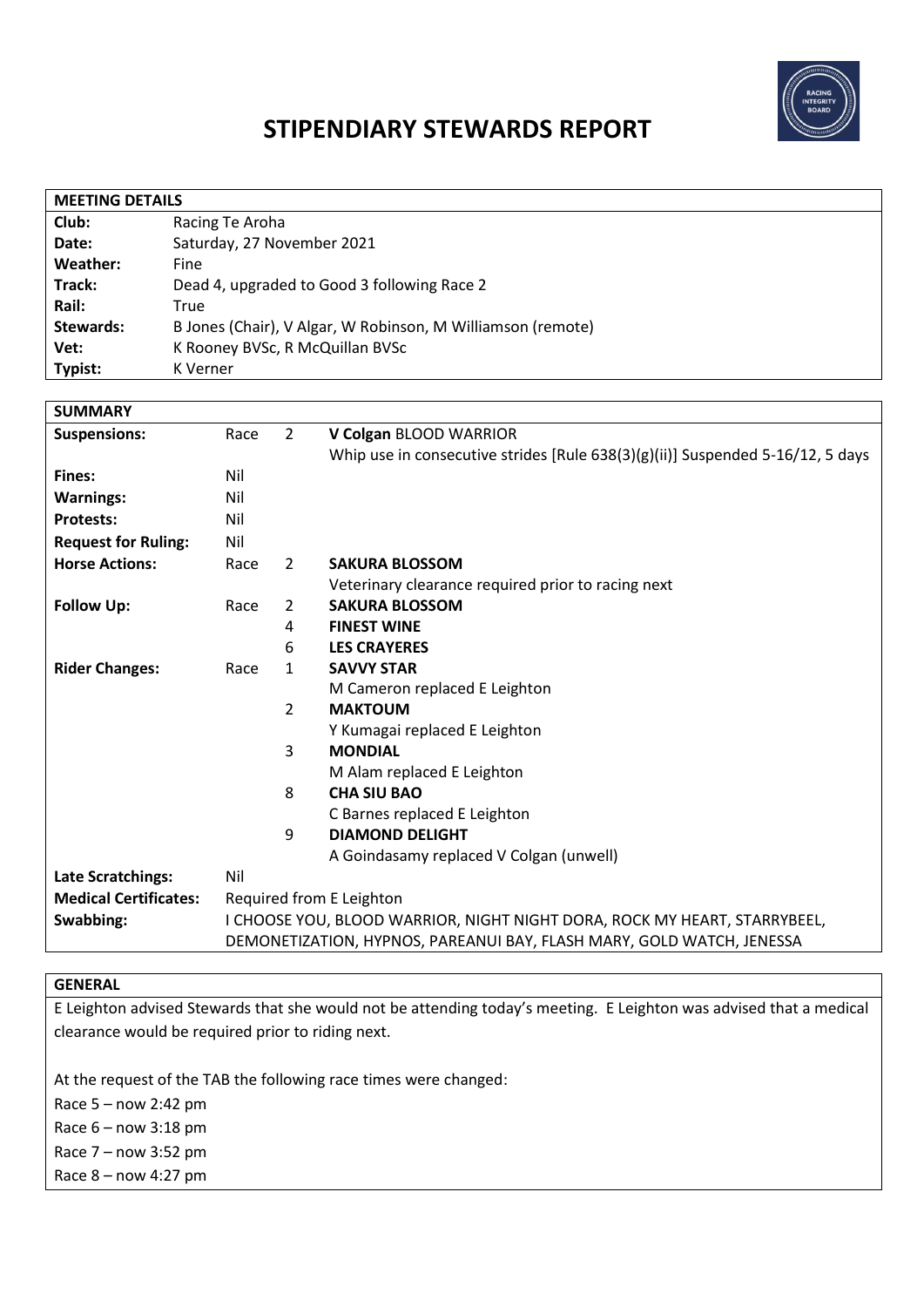Race 9 – now 5:08 pm

#### **SUPPLEMENTARY**

# **Waikato Racing Club - Saturday, 20 November 2021**

**Race 4 SKYCITY HAMILTON – OPEN @ LEVEL 2 1200**

**PRINCE KANTO** (M Cameron) – Co-trainer Ms P Gerard advised Stewards PRINCE KANTO has now been sent for a spell.

## **Race 5 HAUNUI FARM COUNTIES BOWL (Listed Race) (1100 metres)**

**JOHNY JOHNY** (L Satherley) – Co-trainer Mrs M Carter reported to Stewards JOHNY JOHNY was showing signs of being shin sore. M Carter further advised the gelding will now be sent for a brief freshen up, and on return to the stable will partake in water treadmill work.

**RACE COMMENTS**

#### **Race 1 TE AROHA STALLION SERVICE SCHEME 2YO (1100 metres)**

**SAVVY STAR** (M Cameron) – Due to there being no suitable apprentice replacement rider available permission was given to replace E Leighton with a senior rider. Raced three wide without cover throughout.

**ALABAMA GOLD** (C Grylls) - Began awkwardly losing ground. Held up entering the final straight.

**BILLBOARD** (J Riddell) - Slow to begin.

**TIME RULER** (A Goindasamy) - Slow to begin.

**FAIRSHARE** (L Satherley) – Blundered shortly after the start. Inconvenienced approaching the 300 metres by BILLBOARD which shifted out when not fully clear. J Riddell was advised to exercise care.

**BELLA TIVACI** (T Newman) - Raced keenly in the early stages when being restrained.

**GRACE 'N' GREY** (M McNab) - Over-raced in the early and middle stages.

**ACCIDENTAL TOURIST** (K Asano) - Lay out over the concluding stages.

#### **Race 2 PIAKO RURAL SERVICES 1100**

**THREE SIXTY** (K Asano) - Slow to begin then crowded having to be steadied, losing ground. Awkwardly placed near heels passing the 400 metres. Improved onto heels near the 75 metres.

**MARIA FARINA** (S Weatherley) - Began awkwardly. Held up throughout the final straight.

**VIRTUOSO LAD** (A Goindasamy) - Slow to begin. Awkwardly placed near the 175 metres and shifted in to improve.

**SAKURA BLOSSOM** (M McNab) - Hampered shortly after the start losing ground. When questioned regarding performance the rider advised that the mare had been disappointing. Underwent a post-race veterinary inspection which found the mare to be 1/5 lame in the right foreleg. Connections were advised that a veterinary clearance would be required prior to racing next.

**MAKTOUM** (Y Kumagai) - Began awkwardly getting its head up, losing ground. Raced wide without cover for the majority of the race.

**PARADIGM SHIFT** (T Thornton) - Raced three wide without cover throughout.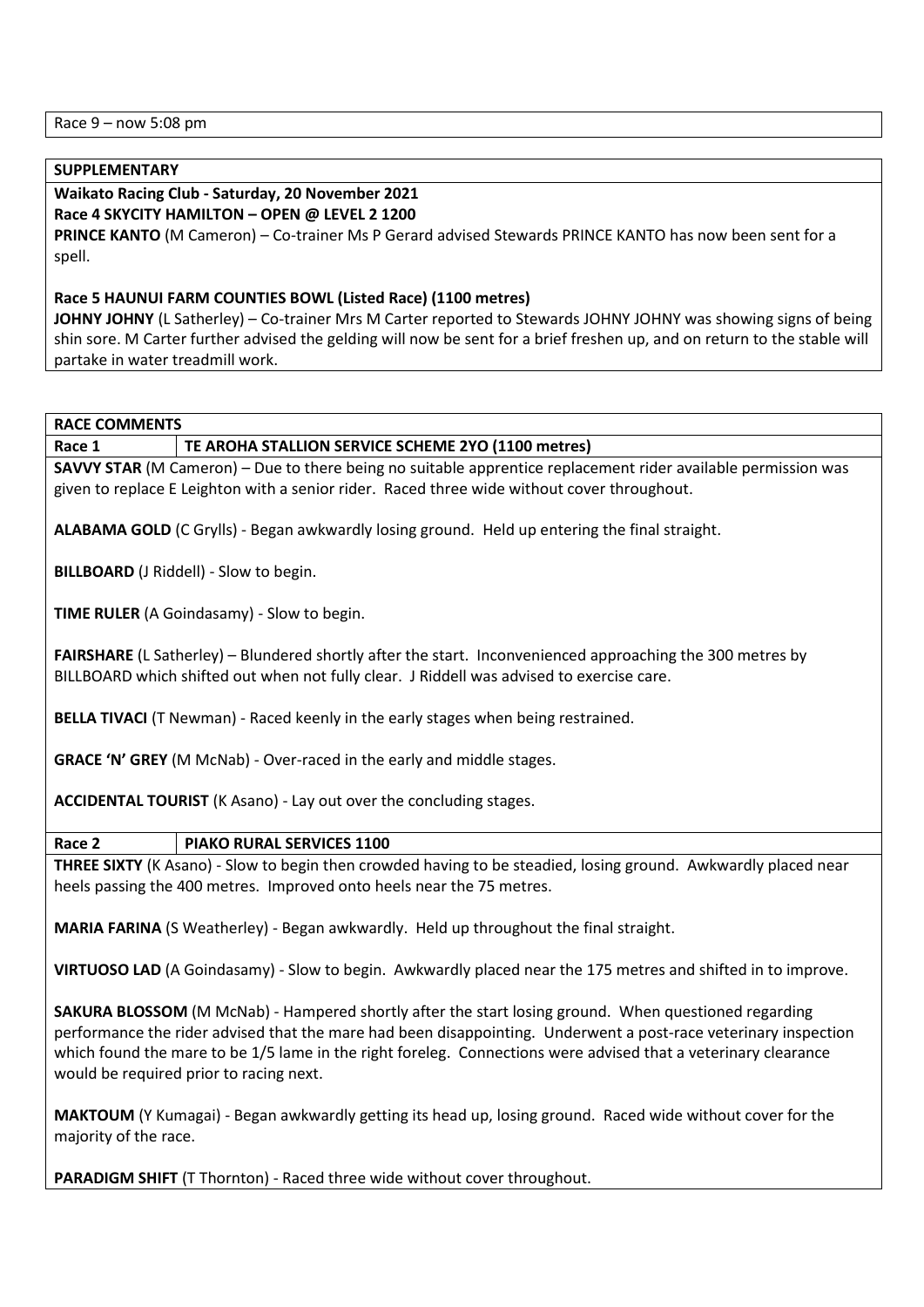**EVER SO EASY** (C Grylls) - Held up throughout the final straight.

**CLEVER RUDS** (L Satherley) - Raced in restricted room over the concluding stages when weakening.

**V Colgan** (BLOOD WARRIOR) - Admitted a charge of using his whip in two consecutive strides on his mount BLOOD WARRIOR near the winning post. After considering submissions the Adjudicative Committee suspended V Colgan's licence to ride in races from the conclusion of racing on Saturday 4 December up to and including racing on Thursday 16 December, 5 national riding days.

## **Race 3 TE AROHA JOCKEY CLUB 1200**

**MONDIAL** (M Alam) - Due to there being no suitable apprentice replacement rider available permission was given to replace E Leighton with a senior rider. Began awkwardly losing ground.

**THINKSO** (S McKay) - Began awkwardly getting its head up when being restrained, losing ground. Commenced to race ungenerously in the early and middle stages.

**DON'T LOOK ETHEL** (C Barnes) - Began awkwardly losing ground. Improved onto heels over the concluding stages.

**ROOFTOP** (L Satherley) - Slow to begin. Raced greenly when placed under pressure in the final straight.

**IFYOURAMPLE** (D Johnson) - Restrained behind runners shortly after the start.

**CHASE 'N' GOLD** (T Newman) - Over-raced in the early and middle stages.

**CHANCELLOR** (M Cameron) - Raced in restricted room for a distance passing the 150 metres.

**Race 4 DUNSTAN FEEDS 2200**

**TOPKAPI** (S Weatherley) – Crowded shortly after the start losing ground. Held up entering the final straight. Steadied when placed in restricted room just prior to the winning post when runners either side shifted ground slightly.

**ROCK MY HEART** (L Satherley) - Slow to begin.

**NOWANAGEN** (C Barnes) - Began awkwardly.

**MOLLYS GAME** (S McKay) - Began awkwardly. When questioned regarding performance the rider advised that the mare had been unsuited by today's track conditions.

**PLUSHENKO** (K Asano) - Crowded shortly after the start losing ground.

**OSTASIO** (Y Kumagai) – Raced three wide without cover for the majority of the race. Contacted passing the 300 metres becoming briefly unbalanced.

**PIGGY MALONE** (T Newman) - Disappointed for a run passing the 300 metres. The rider reported that the gelding had felt indifferent in its action. Underwent a post-race veterinary inspection which did not reveal any obvious abnormality.

**JAMES BARRIE** (J Riddell) - Had difficulty obtaining clear running until shifting inwards passing the 150 metres.

**FINEST WINE** (D Johnson) - When questioned regarding performance the rider could not offer any excuse.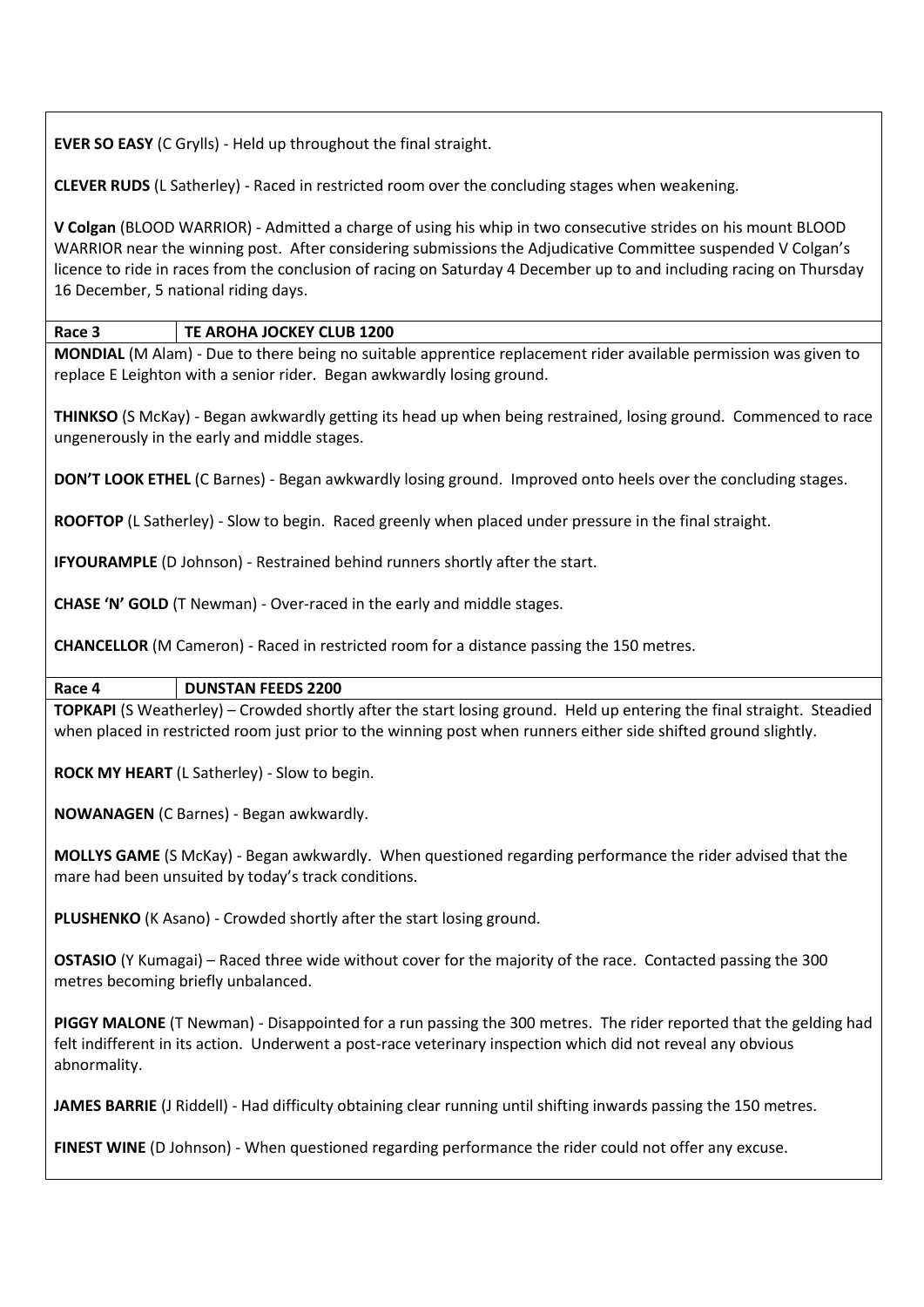## **Race 5 DUNSTAN FEEDS CHAMPIONSHIP QUALIFIER 2200**

**PIPING HOT** (M Cameron) – Slow to begin.

**STARRYBEEL** (M McNab) - Began awkwardly.

**CURIOUS GEORGE** (S Weatherley) - Slow to begin.

**GLOBAL CURRENCY** (D Johnson) - Slow to begin.

**TARWYN** (J Riddell) - Over-raced in the early stages when being restrained to obtain cover, making the bend near the 1800 metres awkwardly.

## **Race 6 EAGLE TECHNOLOGY STAKES (1600 metres) (G3)**

**ROYAL PERFORMER** (J Riddell) - Began awkwardly losing ground. Had difficulty obtaining clear running until approaching the 100 metres.

**HYPNOS** (V Colgan) - Began awkwardly. Lost the left front plate during the running.

**VOLITIVO** (T Thornton) - Restrained behind runners shortly after the start then knuckled when shifting inwards.

**PAISLEY PARK** (A Goindasamy) - Raced three wide without cover throughout. Contacted passing the 400 metres. Contacted and unbalanced passing the 100 metres.

**LES CRAYERES** (D Johnson) - Over-raced in the early stages. Shifted outwards passing the 400 metres when attempting to obtain clear running making contact with PAISLEY PARK. Improved onto heels over the concluding stages, having to be steadied. When questioned regarding performance the rider advised that the mare had been disappointing. Underwent a post-race veterinary inspection which did not reveal any abnormality.

**ON THE ROCKS** (K Asano) – Shifted inwards abruptly passing the 100 metres making contact with PAISLEY PARK which was unbalanced.

**MARRONI** (C Grylls) - Raced in restricted room over the concluding stages when runners either side shifted ground.

# **Race 7 TREVOR & CORALLIE EAGLE MEMORIAL 3YO (1500 metres) (Listed Race)**

**JUST DANCE** (C Grylls) - Over-raced in the early and middle stages. When questioned regarding the performance rider advised that the filly had raced greenly throughout.

**FLASH MARY** (L Satherley) – Had difficulty obtaining clear running early in the final straight.

**LA CRIQUE** (V Colgan) - Shifted outwards approaching the 75 metres making brief contact with PAREANUI BAY which then lay in slightly having to be straightened by its rider.

**PAREANUI BAY** (M McNab) - Contacted then lay in having to be straightened by its rider over the concluding stages.

# **Race 8 GEOFF BRINDLEY MEMORIAL 1400**

**CHA SIU BAO** (C Barnes) - Due to there being no suitable apprentice replacement rider available permission was given to replace E Leighton with a senior rider. Slow to begin.

**BELTOY** (T Thornton) - Began awkwardly losing ground.